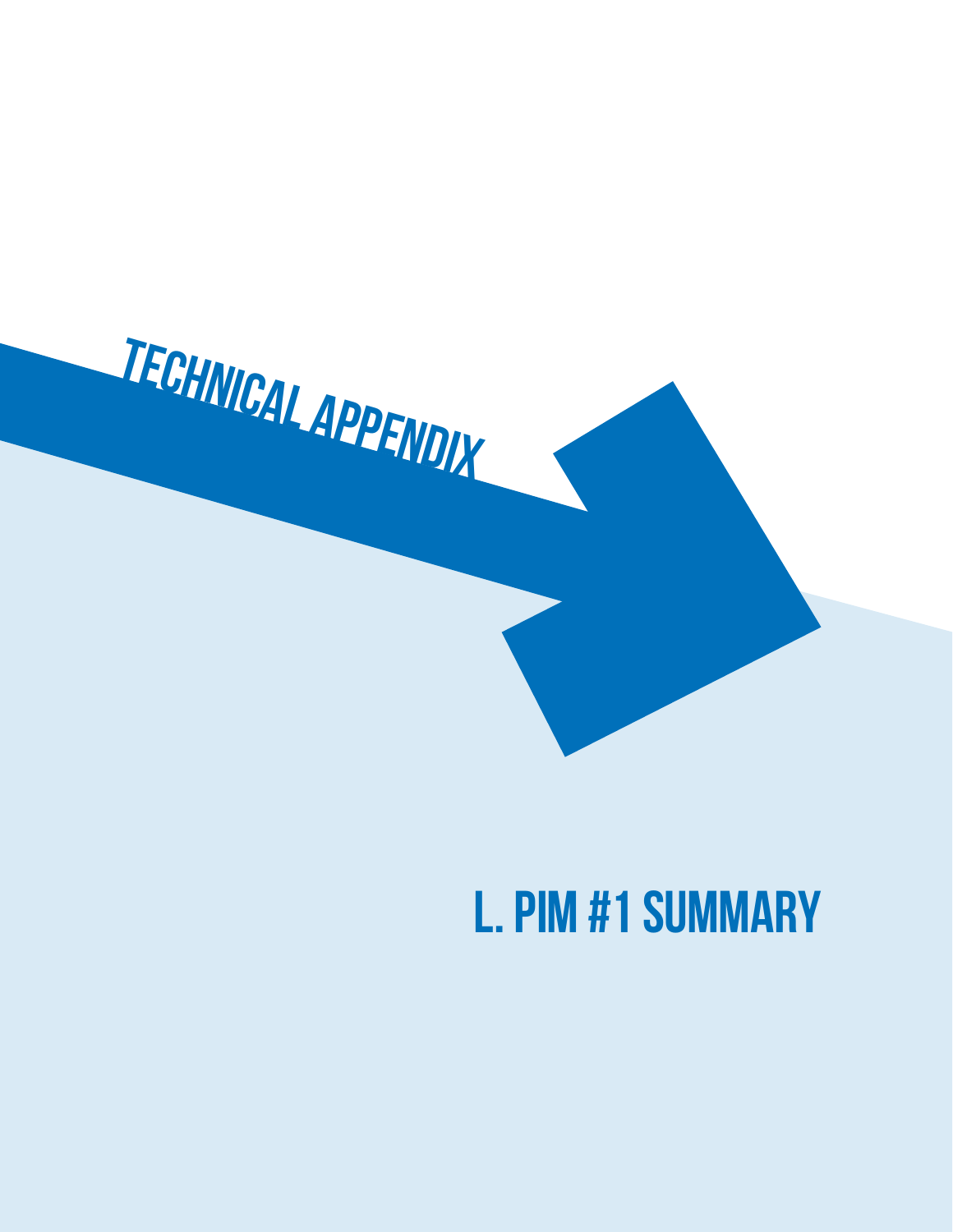

| Date:<br>To: | September 5, 2017<br>Mark Wasdahl (ITD District 3) and David Corcoran, AICP (ACHD) | Project #: 20659 |
|--------------|------------------------------------------------------------------------------------|------------------|
| From:        | Robyn Austin and Andy Daleiden, PE                                                 |                  |
| Project:     | Int. Glenwood St & State St Study - Boise, PN. A020(049), Key No. 20049            |                  |
| Subject:     | <b>Public Comment Summary #1</b>                                                   |                  |

This memorandum summarizes public feedback received for the Glenwood Street and State Street Intersection Study. Public comments were collected through an online survey, interactive map and a public involvement meeting (PIM).

## INTRODUCTION

The online survey was open from August 15 through August 30, 2017. The PIM #1 was held on August 15, 2017 from 3:30 PM to 4:30 PM for business and property owners and 5:00 PM to 7:00 PM for the public at Garden City City Hall (6015 N Glenwood St, Garden City). 118 people signed in for the PIM #1. The PIM #1 and online survey provided participants with an opportunity to learn about the study, map comments on issues they have in the area and provide feedback on various types of interesection types being studied. The majority of the comments received during this period came from the online survey, as shown in Table 1.

#### **Table 1 Sources of Comments Received**

| <b>Comments Received</b>           |     |  |  |
|------------------------------------|-----|--|--|
| Comment Sheets from PIM #1         | 53  |  |  |
| Map Comments from PIM #1           | 72  |  |  |
| <b>Emailed and Mailed Comments</b> |     |  |  |
| <b>Online Map Comments</b>         | 27  |  |  |
| <b>Responses to Online Survey</b>  | 231 |  |  |
| ΤΟΤΑL                              | 384 |  |  |

*Attachment A includes comment sheets. Attachment B includes the online comments. Attachment C includes the sign-in sheet and display boards from PIM #1.* 

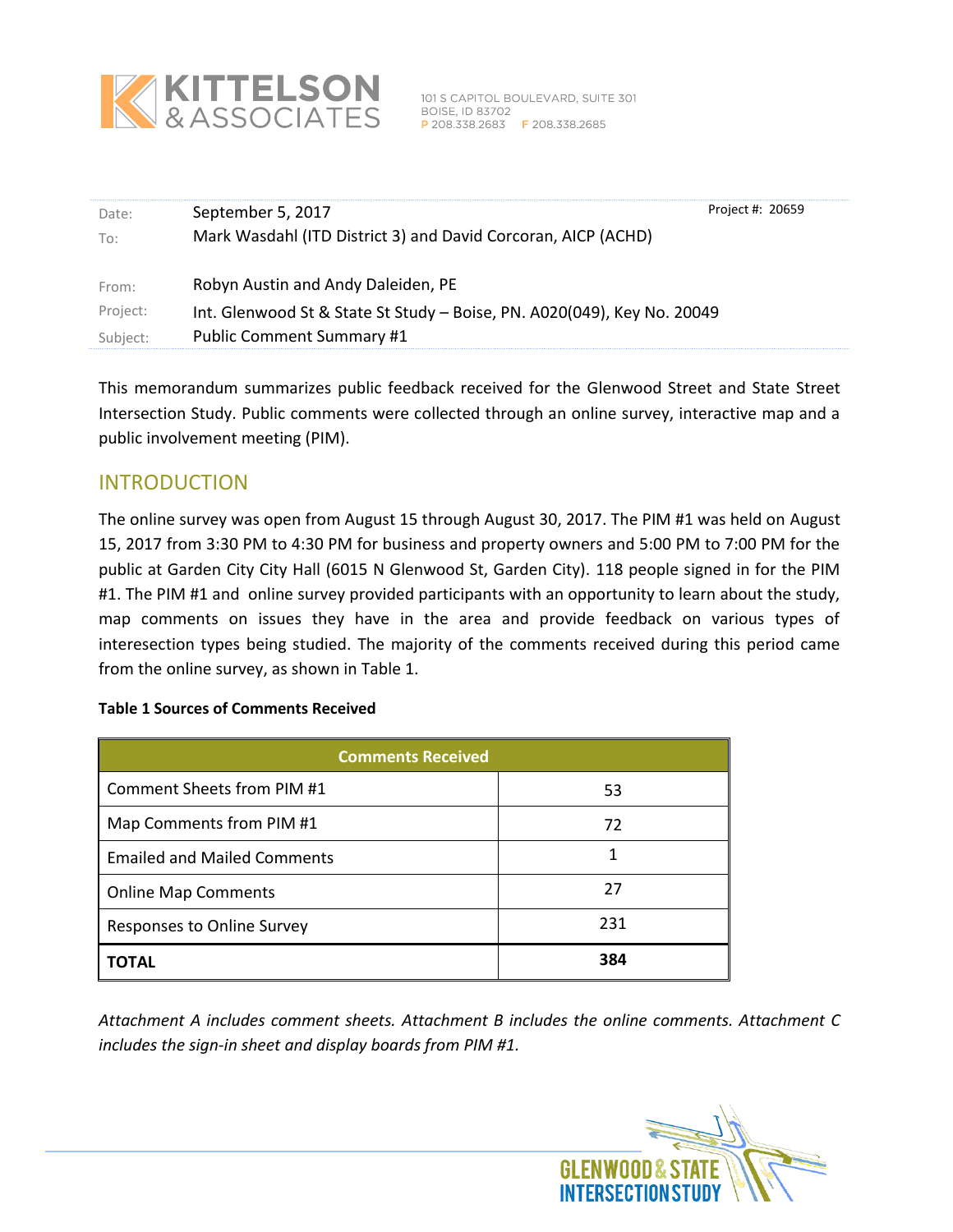# ONLINE SURVEY AND PIM #1 COMMENTS

Respondents were asked the same questions at the PIM as in the online survey. The following sections summarize the individual responses received to these questions. Note that some respondents did not answer all of the questions.

#### Respondent Profile

Respondents were asked to identify what zip code they live in. As shown in Figures 1 and 2, the majority of the responses (52%) live in 83714 which represents Garden City and the areas north and south of the intersection. 95% of the responses came from the zip codes that include or are adjacent to the subject intersection (83714, 83703, 83702).



#### **Figure 1. Responses to "What zip code do you live in?"**

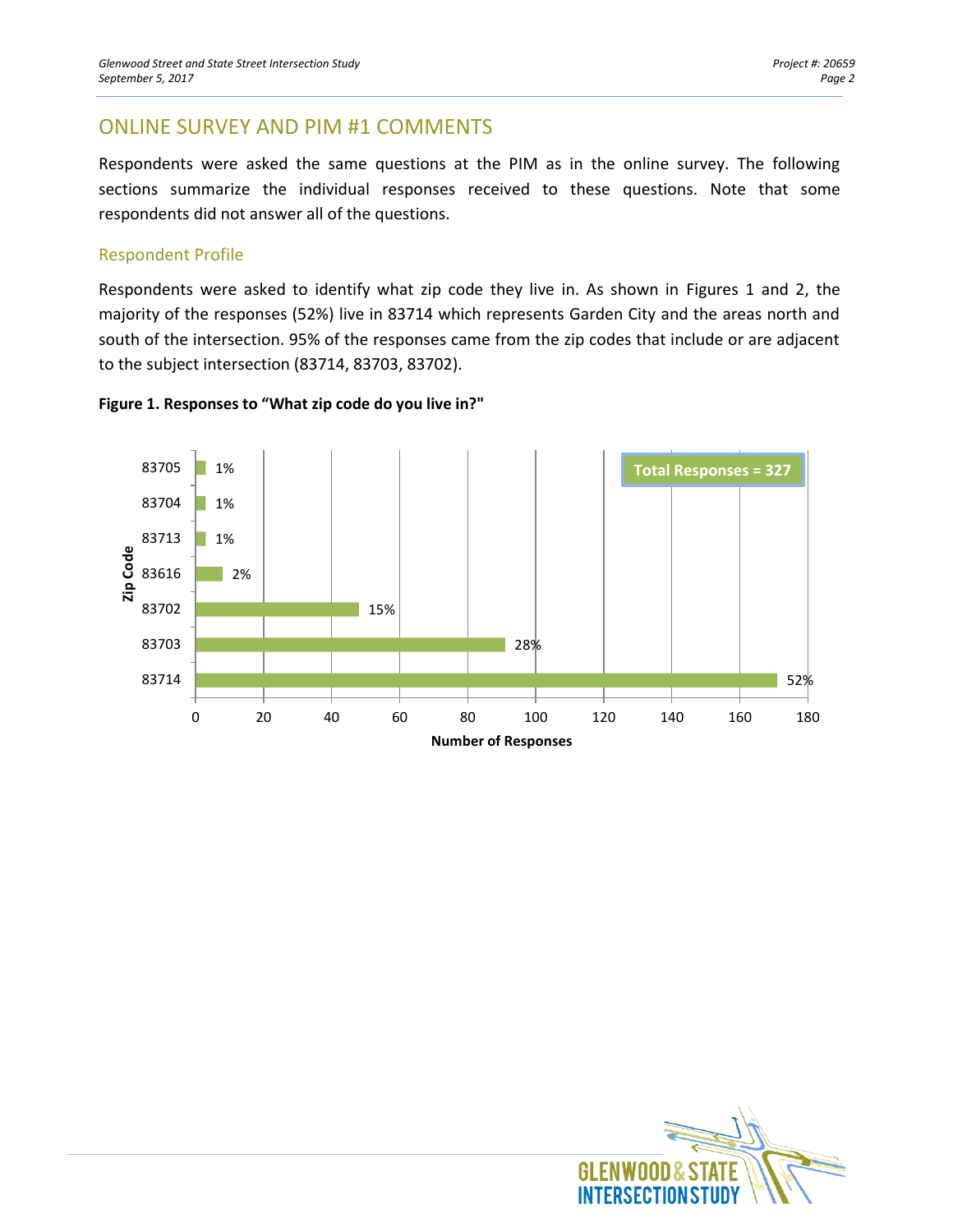



## Mode Choice

Respondents were asked to indicate their primary mode of transportation at the Glenwood State intersection. Figure 3 shows the responses. As shown in **Error! Reference source not found.**, the majority of respondents (93%) primarily drive on the corridor. Non-motorized/active transportation modes represent 7% of the respondents.

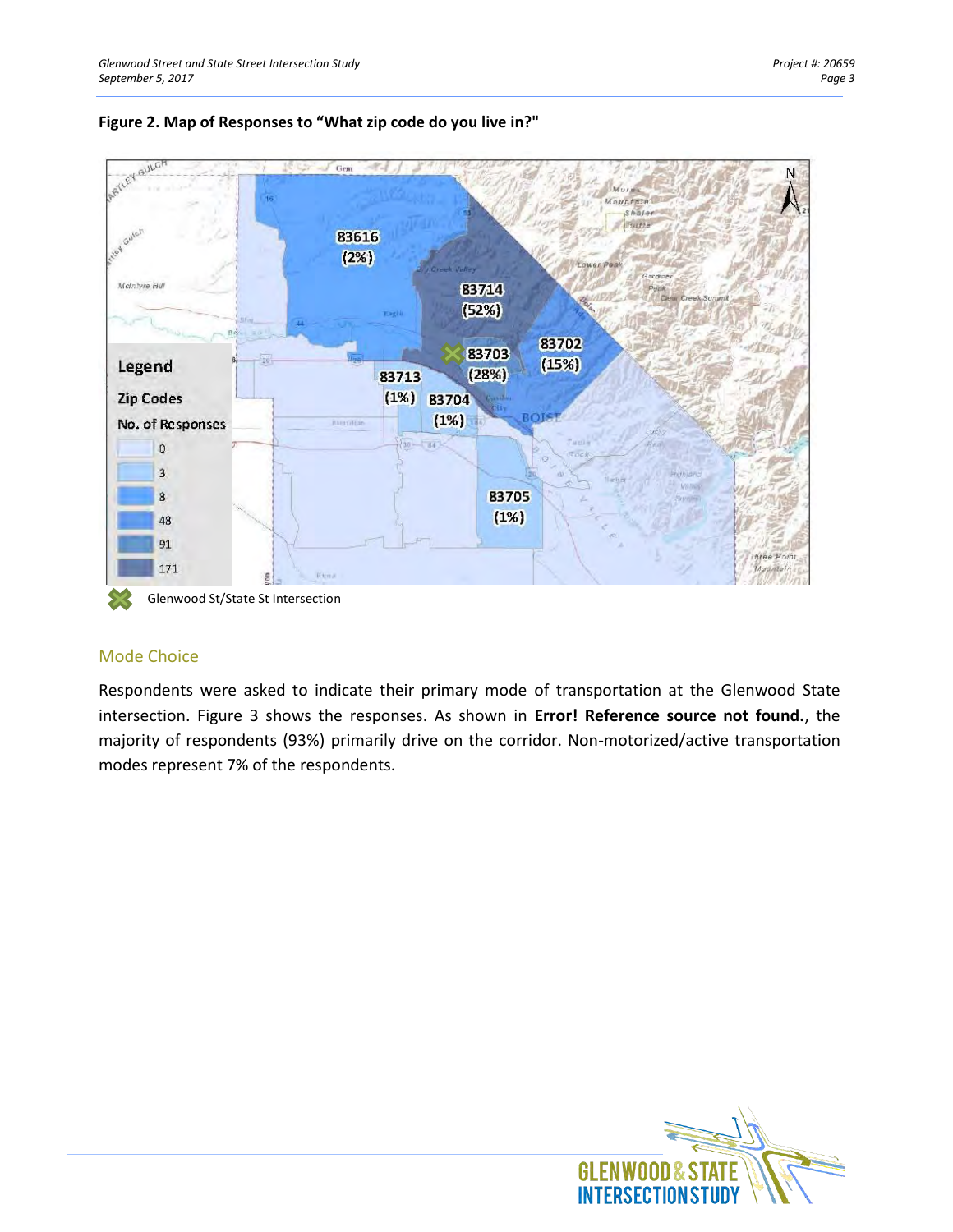



### Reason for Traveling Through Intersection

Respondents were given the opportunity to indicate their primary reason for traveling through the Glenwood Street/State Street intersection. Figure 4 shows the responses. As shown in Figure 4, personal errands/entertainment/shopping (61%) and commuting to work or school (28%) were the primary reasons given for using these roadways and passing through the intersection.





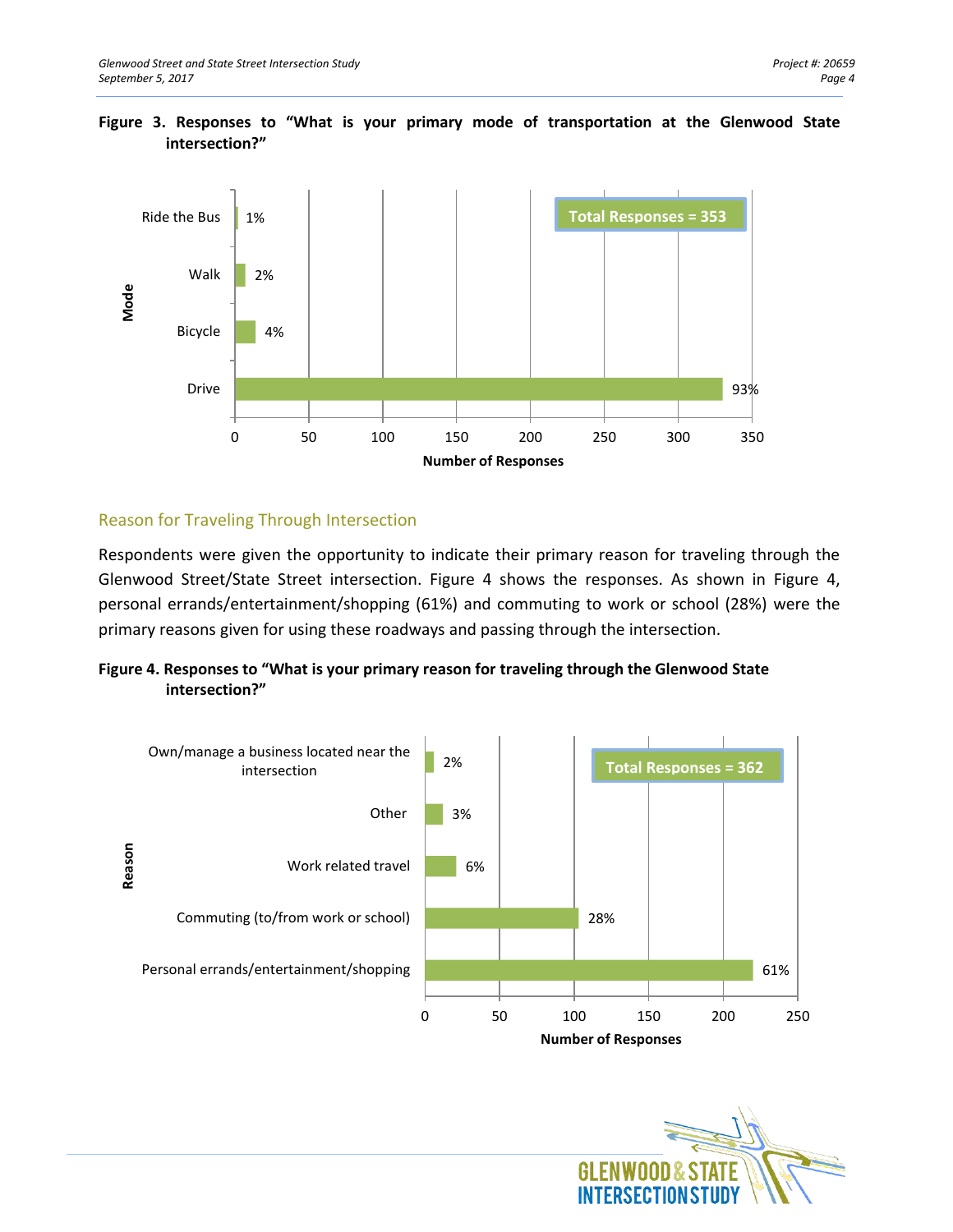## Evaluation Criteria

Respondents were presented with the criteria being used to evaluate alternatives for the intersection and asked if there were additional criteria that should be considered. The majority of respondents did not have any additional comments on the evaluation criteria. 73 respondents provided comments regarding the evaluation criteria. General themes from the comments include:

- **Improvements/impacts to the surrounding intersections**
- **Construction impacts and effects on businesses**
- **Multifamily housing being developed in the area**
- **LOS** for bicyclists and pedestrians
- Bicycle and pedestrian safety for kids going to school
- Connectivity for bikes heading south to the Greenbelt and north to the bike trails
- Accommodations for large trucks and busses
- Cost
- Access for surrounding neighborhoods
- Driver education and signage if a new type of intersection is chosen.

#### Intersection Alternatives

Attendees at the PIM and participants taking that online survey were presented information on the various intersection types being evaluated for the intersection and those that had been eliminated. These alternatives included:

### **Alternatives Being Considered**

- Conventional Intersection
- Quadrant Intersection
- Displaced Left Turn (Continuous Flow Intersection)
- Median U-Turn (ThruU-Turn)

## **Alternatives Considered but Eliminated**

- Offset T
- **Grade Separated Flyover**

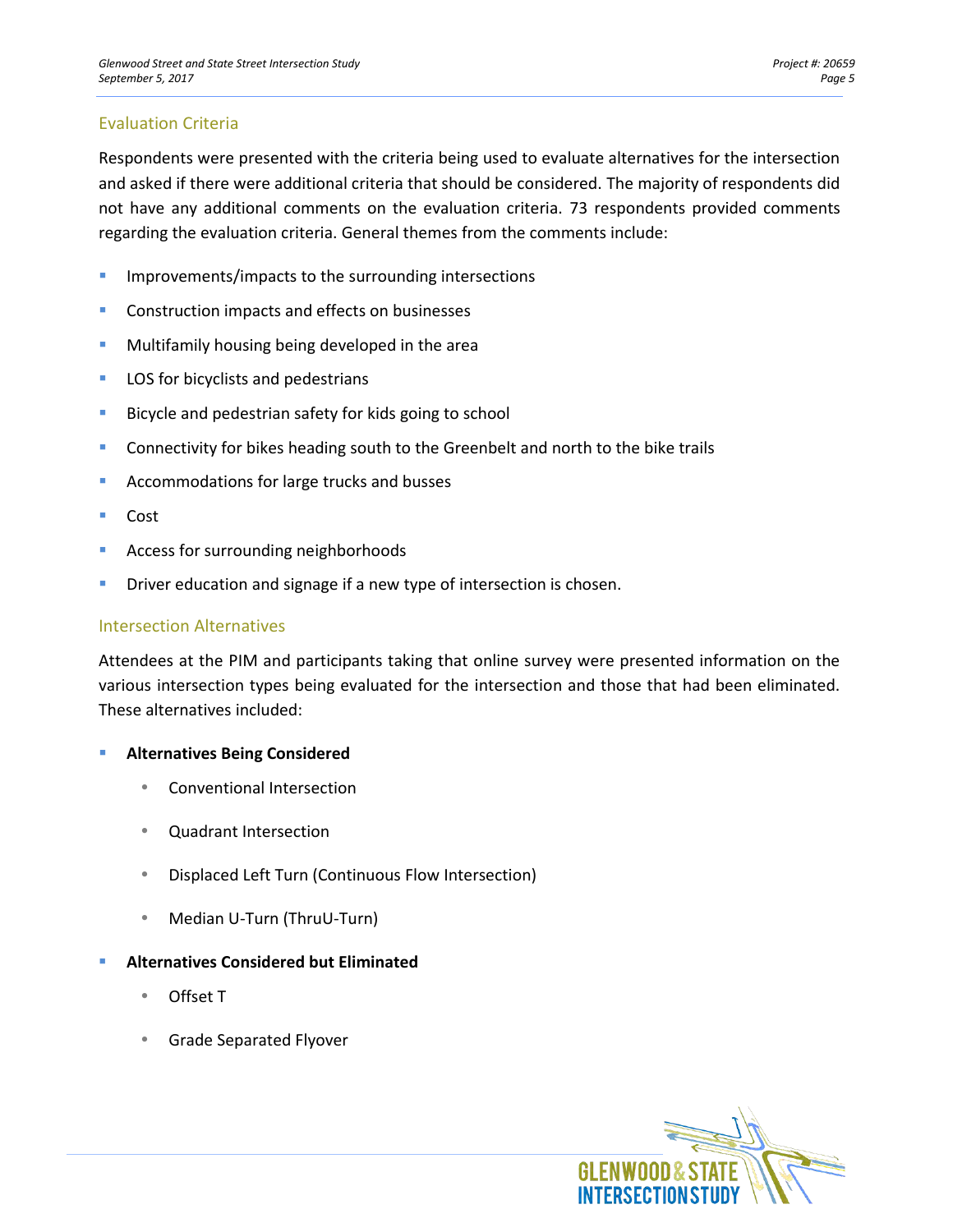Respondents were asked to if they had comments regarding the intersection alternatives being considered. The majority of respondents did not have any additional comments on the alternatives being considered or eliminated. 107 respondents provided comments regarding the alternatives, which is approximately 38% of the comment sheets and online survey comments received. Table 2 summarizes the responses indicating support or non-support for the alternatives. As shown in Table 2, the displaced left turn alternative received the most comments of support while the median U-turn received the least.

#### **Table 2. Support for the Alternatives**

| <b>Alternative</b>                                 | <b>Support</b> | <b>Do Not Support</b> |
|----------------------------------------------------|----------------|-----------------------|
| Conventional Intersection                          | 8              | 3                     |
| <b>Quadrant Intersection</b>                       | $\overline{2}$ | 6                     |
| Displaced Left Turn (Continuous Flow Intersection) | 32             | 3                     |
| Median U-Turn (ThrU-Turn)                          | 14             | 20                    |

General themes from the comments include:

- Access and safety for bicyclists and pedestrians need to be considered.
- Access for local neighborhoods needs to be considered. Many neighborhoods only have one way in and out. Specific comments referenced the neighborhoods located on the following streets:
	- o Bunch Court
	- o Marigold Street
	- o Strawberry Glenn Road
- Concerns that trucks and freight will not be able to make U-turns for the median u-turn intersection type.
- If an alternative intersection type (e.g. displaced left turn, quadrant, median u-turn) is chosen, education and signage will be important.
- **Additional traffic signals will only make congestion worse.**
- The displaced left turn has the most support but there are concerns for education and bicyclist and pedestrian safety.
- Most of the comments that are non-supportive of the median u-turn reference trucks having difficulty with the u-turn movement and the additional traffic signals causing more congestion.

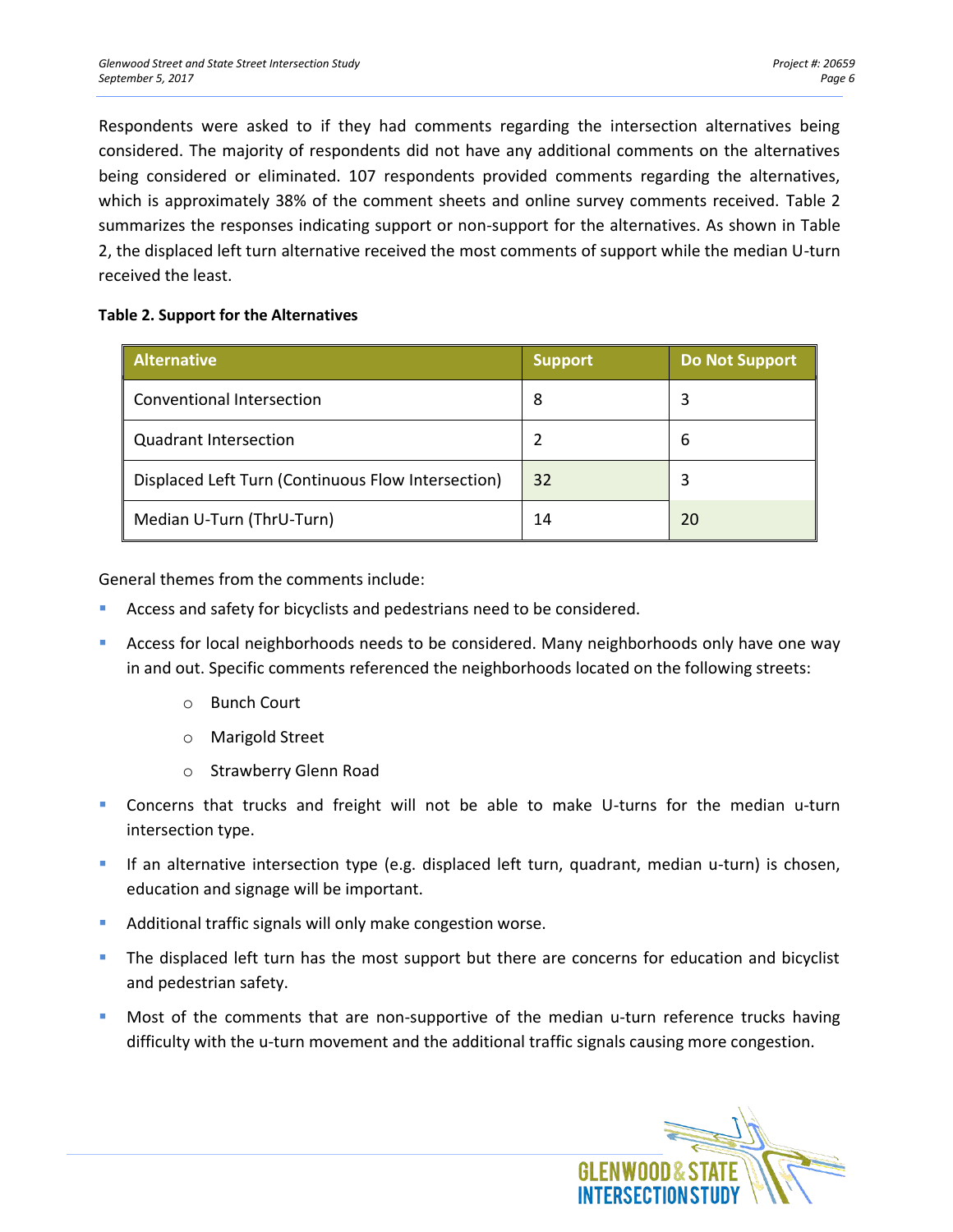**The median u-turn alternative would have less of a learning curve for drivers since it is being** installed at the Veterans Memorial Parkway and State Street intersection.

## Mapped Comments

We received 27 mapped comments on the online interactive map and 72 at the PIM for a total of 99 mapped comments. Of these comments, 60 were related to vehicles/drivers, 35 were related to bicyclists/pedestrians and 4 were related to transit facilities. Figure 5 below shows how respondents heard about the PIM #1 and online survey



#### **Figure 5. Map Comment Categories**

The themes from these comments were similar to the comments that we heard on the comment sheets and the online survey. General themes from the comments include:

- **IMPROVE DICY AND PEDECISY AND PROPERTY** Improve bicyclist and pedestrian connectivity, access, and safety
- **Increase in congestion due to recent developments/apartments**
- **Maintain or improve access for surrounding neighborhoods**
- **Improve signal timing and coordination**